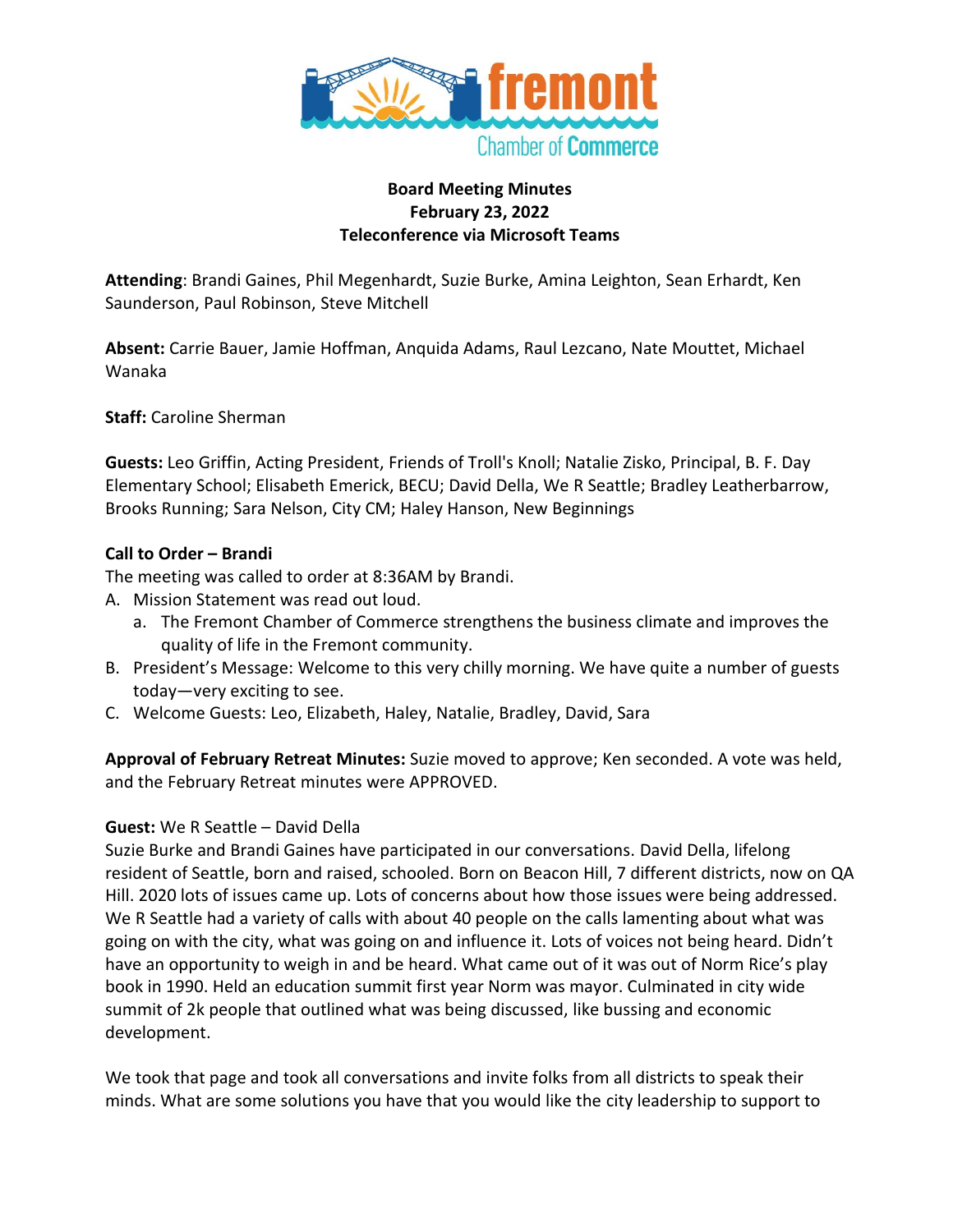move the city forward? Conversation since last summer. Different in 1990—could meet in person, things directed by Mayor. Now it's an all-volunteer effort, neighborhood leaders, activists, virtual. Conversations on Zoom with 10 or fewer people. It's not ideal. Set up a Zoom virtual conversation that is guided to get us to our goal of completing the meetings in an hour. We've reinforced concerns around the city, heard some great solutions. City wide summit in mid-May (moving target.) Organizing info we've heard, set up meeting with elected officials to hear the results. Event where we can pack a place in person invite mayor council city attorney to listen, get their commitment and move forward. Focused on having these conversations throughout the city from organizations and people who have not been heard.

We encourage you to participate. Please let me know if you'd like to be in a recorded conversation to be added to the mix. We want to provide a venue for your voice and ideas. Very important for the leadership of the city to hear your voice. Hope to hear you, like Brandi and Suzie. There is a role for you to play to keep our voices heard and keep solutions on track. Line to We R Seattle in chat.

- a) Suzie: It's a good experience. I suggest anyone participate. 7pm. Diverse group of people I wouldn't normally meet. I represented Fremont all the way. Businesses need to participate. I think I was the only business on the call.
- b) David: We can mix it up and have one neighborhood, or mixed neighborhoods. Mixing people helps to hear different perspectives and ideas that might not be on the table. It's a good model for City Government.
- c) Brandi: thank you for coming to share about We R Seattle.
- d) David: I'll have someone follow-up to loop you all into future conversations.
- e) Sara Nelson: joined the meeting.
- f) Brandi: Thank you for responding so quickly and for supporting Fremont.
- g) Sara: Thank you for sending me email about public safety early on. Got me thinking that small businesses have not been on the table. So, I have to talk about public safety in my committee.
- h) Brandi: Yes, it's an important topic.

# **Financial Report – Phil**

- A. January Highlights
	- a. Most of you have seen documents. As we enter 2022, we're doing great so far. Currently all revenue engines going forward are on track, especially Membership for first month of the year.
	- b. Confirming 2022 budget. At board retreat, we reviewed the budget and presented a 2022 budget. Is it approved with line item for Executive Director? Very conservative, minimal growth. The main thing is having the expense of ED. In budget line item for hiring as contractor and employee.
	- c. Brandi: take a vote on budget via email. Take a vote on hiring ED today.
	- d. Suzie: I would move to send that budget out for those to review. I'm glad to vote on the budget which included a new director. I don't believe we decided how to hire/contract for that, but we know we have the budget for it.
	- e. Brandi: we are starting out as a part-time contractor position.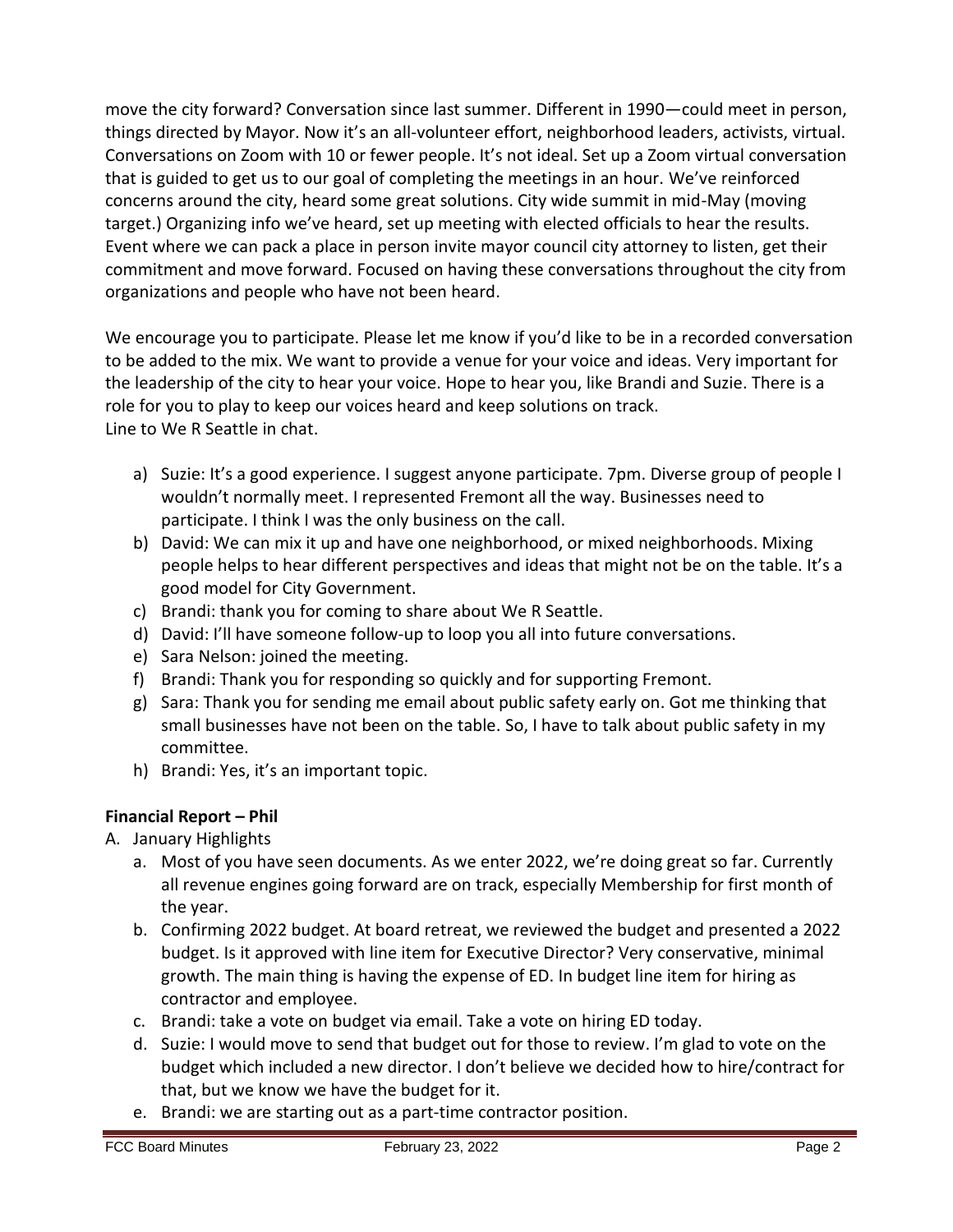- f. Suzie: We don't have bandwidth to manage an employee. It adds an extra layer and as a volunteer board we don't have the bandwidth for it.
- B. VOTE: Approve 2022 Budget
	- a. Suzie moved to approve budget; Ken seconded. Approved! Send out to everyone for Review!
	- b. Phil and Caroline to send out.
- C. VOTE: Arts Fund
	- a. Phil—open discussion \$7,255.71 in Arts Fund. Motion to pay the Arts Fund to Fremont Dock towards painting it. Do we want to use 80%/\$5,804.57 of the Arts Fund, or do we want to use the \$7,255/100%? Leo adding decoration is covered under the NERF Grant.
	- b. Brandi: We have \$800 for Center of the Universe signs if we could use 80-85% that would by my proposal. A good solid \$6k or \$6.1k would leave enough for the signs and anything small that comes up. Suzie, Amina what are your thoughts on this?
	- c. Suzie: We looked for someone for 2 years to paint the rocket. Meanwhile paint was flaking off onto roof of the building that holds the rocket, and the building owner was not happy. Cost \$15k because we needed a big piece of equipment to get up there. Stenciling will be lighter weight. Now it is painted and sealed and should last a good long time. \$6k would be adequate.
	- d. Phil: I propose \$6,100 out of Arts Fund to reimburse Fremont Dock for painting the Rocket.
	- e. Ken seconded. Thank you, Suzie and Amina for making that happen. Approved!
	- f. Phil: Sara, we have an economic and cultural challenge—FF and Parade submitted permit to organize logistics for it. Right now, there is a conflict with Seattle Mariners and ?? with Solstice parade and hearing from OED Special Events committee and SPD doesn't have resources to support the Parade. Dan Strauss has been aware of it. Talking to preside of art council, Cindy Kraftt. What they are trying to do Mar 1<sup>st</sup> go-no go on Parade or Art Week, but we need a parade to get our culture back up and running. Sara, anything you can do to help would be huge.
	- g. Sara: Lets have an offline discussion. Need to hear what Dan Strauss said.
	- h. Phil: You are the only one who has responded. Rock & Roll Marathon, when it came to town, they were going to try and change the parade. We changed the parade time. Lot of creative thinking, we've gone on ?? for the parade and fair are symbiotic—they have to happen together.
	- i. Suzie: Sara, you're right we should do an offline on it. There should be change on how it is done. Maybe we have to change to make it more police-able.
	- j. Phil: Yes, we've got to have a parade. Events are moving forward. Music on main stages by middle of the month. It's going to be a great come-back.
	- k. Brandi: Did we hear back if FAC is going to do the parade?
	- l. Phil: they voted to do the parade. Then they ran into lack of police and OED. Now it's 2 things: yes, they want to do it, but they're dealing with police issue. Cindy reached out to Phil on that.
	- m. Brandi: Getting on that meeting with Special Events is what's next.
	- n. Phil: Sara if you can push for that meeting that would be great.
	- o. Sara: Yes.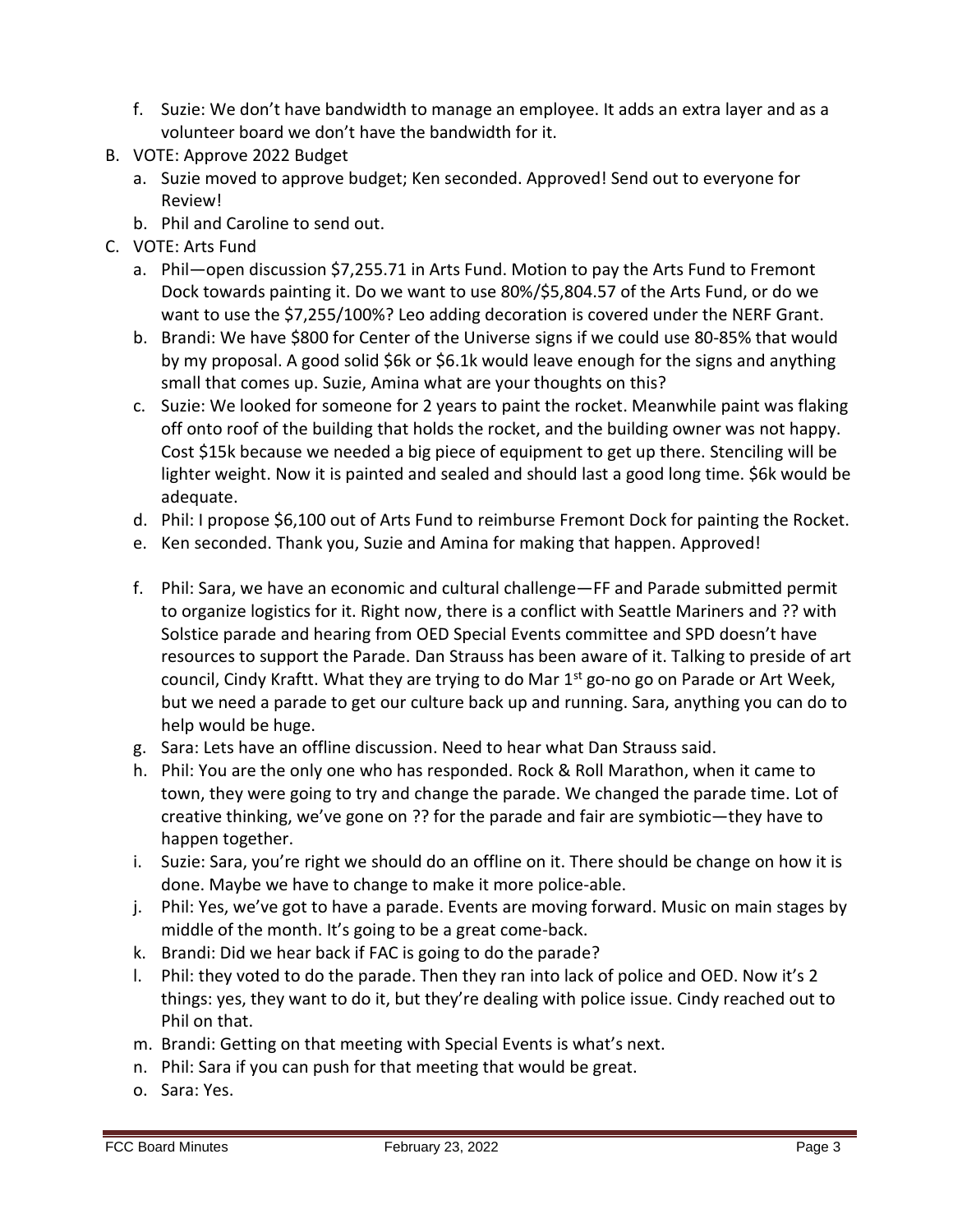### **Fremont Events**

A. Fremont Fair / Fremont Solstice Parade

### **Open Business and New Business – Brandi**

- A. Public Safety
	- a. Talked to SPD about theft, crime, violence. PCC. Good discussion with Diaz. Officer retention is tough. Down XX officers. Retail theft program. Fremont Vintage Mall has taken part. Personal safety training program. Get your space reviewed for safety: Cameras, register placement, etc. See links in chat. We've had safety Officers come do these programs in the past and will again in the future.
	- b. Suzie: will send flyer for next Fremont Rotary meeting—1<sup>st</sup> Tue of month is about crime and public safety. Anyone can attend via Zoom and in-person at Hales.
- B. Transportation/SDOT Route 40 update
	- a. Coffee with Dan Strauss, talked about SDOT Route 40 will have impact, not necessarily good in our neighborhood. They have taken some of our comments and made changes but are still moving ahead. One lane for transit and freight. One lane will be taken down and will cause bottlenecks.
	- b. Suzie: We're pro transit, but also pro traffic. Everyone should take a look at  $36<sup>th</sup>$  to Leary. We're down to one lane backs up to Evanston when traffic is bad and down to one lane. Folks will take the 39<sup>th</sup> St bypass and will not come through Fremont.
	- c. Sara: please share info on this.
	- d. Brandi: next design review at 60%, removing sidewalk bump outs that would impact bike paths and walking. They have assured us those have been removed. Concern around Westlake where they didn't take into account folks living on house boats or businesses along there. Businesses were not consulted. See links in chat pod and meeting notes. Link to project itself and comment, even if comment period isn't open, please send thought pro or con to SDOT
	- e. Suzie: The biggest problem with the route is north of the Ship Canal; lane width is narrower. They treat it all as if we are a pass-through. We have a bridge—it opens. No matter what they do, the bus will be interrupted by bridge opening, so their fairy-tale. We're more interested in how many folks they pick up. We are not a pass-through.
- C. North Seattle Indust6rial Ass: Interbay link extension, there is definite impact coming into the neighborhood, smith cove, Nickerson St, Ballard. No direct impact, but considerable impact to neighboring areas. Environmental Impact Statement is open for comment through April 28<sup>th</sup>. Can learn about various alternatives, including tunnel or bridge.
	- a. Ken: We've discussed the alternative to have the main station in downtown Ballard where the people are. Not even discussed. Market St or  $14<sup>th</sup>$ . Market—will displace a number of businesses. 14<sup>th</sup> will displace breweries, maritime industries, etc. Advocating for downtown Ballard station.
	- b. Suzie: We know the two bridge alternatives aren't really real—no Coast Guard approval of a 136 ft bridge. Have to look at tunnel that puts a landing where people want to be, likely  $17<sup>th</sup>$  in Ballard. Hard to contemplate what we're going to say on EIS. Take a look and think reality.
	- c. Brandi: Not until 2037.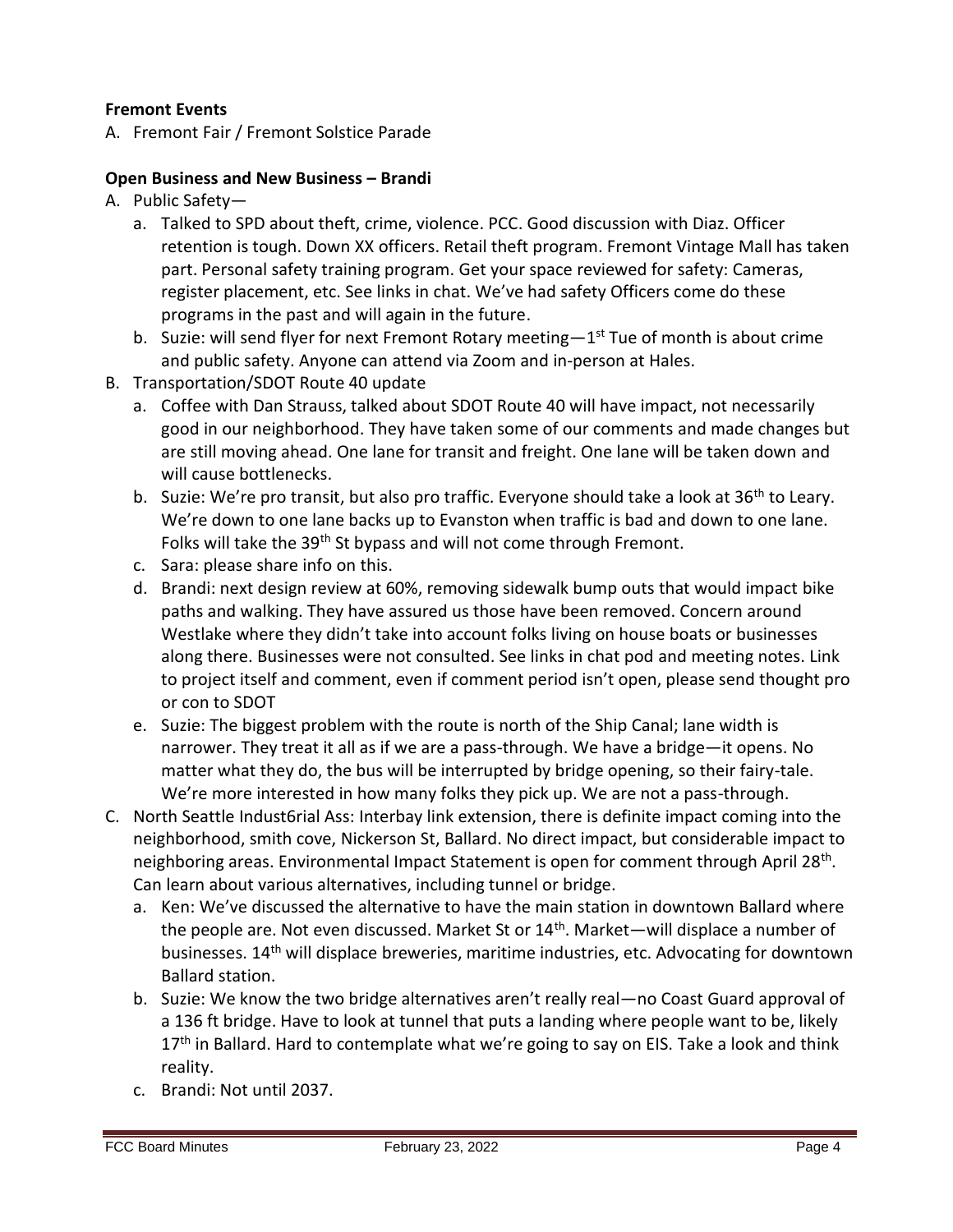- d. Suzie: Businesses will be thinking 20 years ahead. 2/3 of Coastal businesses could be put out of business.
- e. Ken: Hard to move coastal businesses.
- D. Wallingford Chamber
	- a. Brandi: Will operate on their own for the foreseeable future. They will reach out for help, if needed.
- E. Executive Director search
	- a. The job has been posted on our website and on Indeed and LinkedIn. We've received six or seven resumes so far. The Executive Board will be meeting this week or early next week to review them. Send anyone who might be interested to our website, and they can apply.
- F. Marketing video—Meraki Agency
	- a. Will convene marketing meeting next Tue or Thu for an hour.
- G. NERF Grant—See Caroline's report
	- a. Leo: convening meeting on art for Rocket.
		- i. Suzie, Brandi
	- b. Phil: Electric Pen, John Pletsch (206.528.1207, john@electricpen.com.) Very keen on having his company contribute time/energy for putting graphics back up on it. Let's connect on his info.
- H. 40<sup>th</sup> Anniversary
	- a. 40<sup>th</sup> year as Chamber, will celebrate in May. B. F. Day celebrating 130 years! Will celebrate together. Caroline sent out a poll to supply trivia. Please respond! Nothing specific for the celebration, but it's coming up. Please send your ideas.
- I. Walking Guide/Membership Drive
	- a. 36 signups, moving very slowly. On the back burner.

# **Office Reports—see handouts**

- A. Office Management Caroline
	- a. See attached report.
- B. NERF (Neighborhood Economic Recovery Fund) Grant— Caroline
	- a. See attached report.

# **Announcements – Brandi**

- A. Announcements—none.
- B. Calendar of Awesomeness—Chamber highlights from December/January what have we done that we should add to the Calendar of Awesomeness?
	- a. Suzie: Getting market open under the bridge. Talk to the vendors—they are very excited to have that. We grumble at folks not being at work (Adobe, Google), but it makes their drive available for the Market and a draw that asks those folks to walk around Fremont because your car is well taken care of.
- C. Chamber of Commerce Award Ideas from December/January who do we want to nominate for a CoC Award and why?
	- a. Brandi: Tableau: the ordered 450? meals from all local restaurants including Fremont and gave to Fremont. Have also done gift cards. They were also the biggest donor for Center of the Universe Small Business Relief Fund.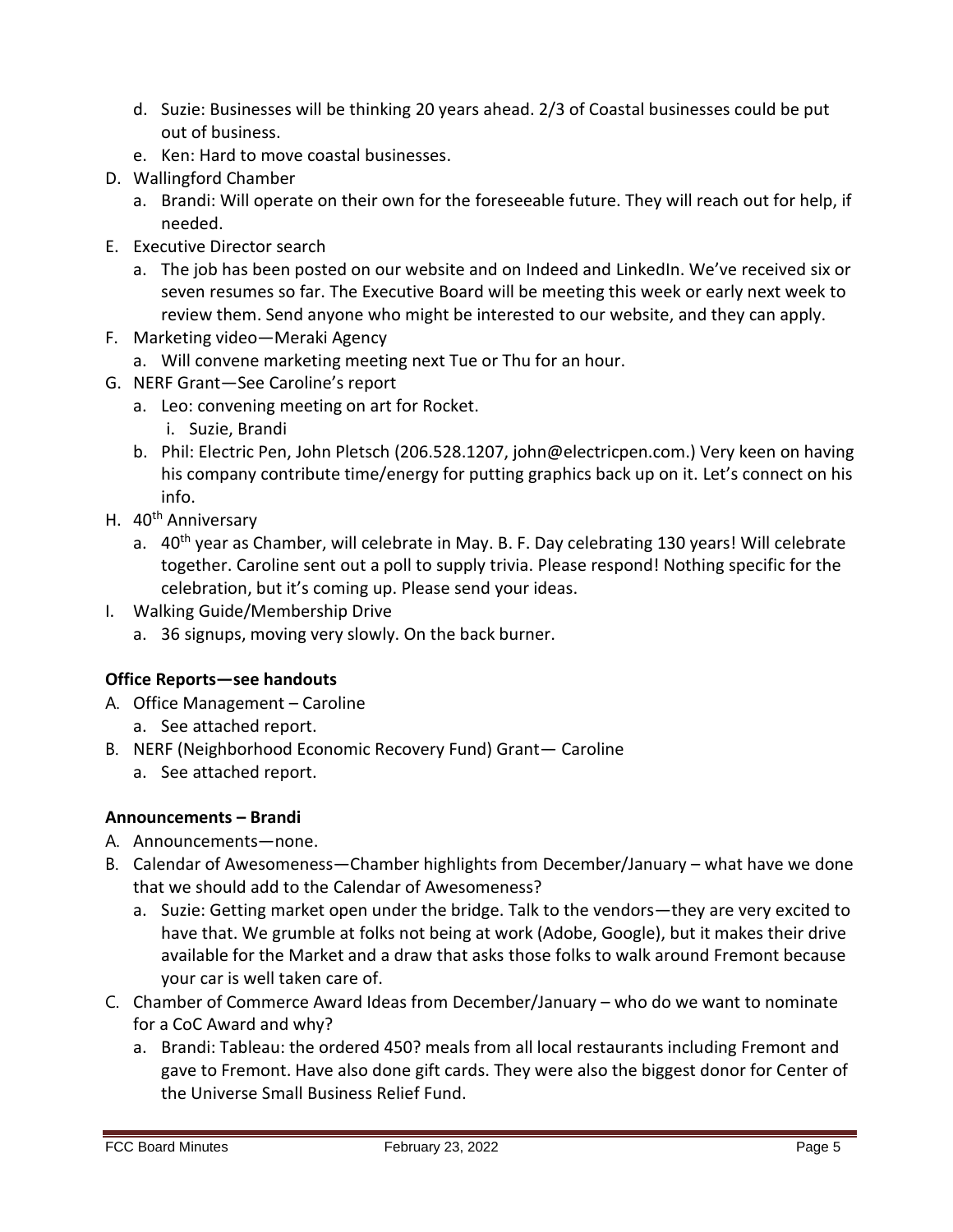b. Suzie: Been very good neighbors since 5 guys rented a building. Seattle grows its own and Fremont does too. Once they land, we treat them well and want them to do well here.

## A. Other

- a. Brandi: Welcome to Steve Mitchell at PCC.
- b. Steve: Great to be back in Fremont. Was here from 1994 to 2003 through move to new location. Longtime Seattleite. Still helping out at Greenlake Aurora. Exciting to see everyone and be on the board.
- c. Brandi: Bradley here from Brooks—what's going on over there?
- d. Bradley: I was recently promoted to Assistant Trailhead Sales and Community Manager. We operate on a local level, events at store, upcoming St Patrick's 5-10k. If there is an opportunity to partner with other stores, we want to incorporate the community. We partnered with Theo's for Valentine's Day.
- e. Brandi: You can add your events to our calendar, and we can promote in Blast and on social when we get more staffing for that.
- f. Suzie: Phil might have ideas for a run, there used to be one. As they talk about how the city will handle runs, it has to get in that play. I'll be sure to get him to reach out.
- g. Bradley: will put his email in the chat—we'd be interested.
- h. Brandi: Natalie—welcome! Thank you for joining us! Carrie speaks very highly of you, happy to have you.
- i. Suzie: B. F. Day is the longest continually operating public school in Seattle.
- j. Natalie: Small celebration and then big party as restrictions ease.
- k. Brandi: we brought up traffic danger at intersection at coffee with Dan. Definitely a concern.
- l. Natalie: Thank you for supporting us.
- m. Leo: Staircase at N 40<sup>th</sup>, last week we planted 100 bulbs. In a couple of weeks, they should be blooming.
- n. NERF Grant: Caroline described the grant: Neighborhood Economic Relief Fund managed by Office of Economic Development. Ultimately it is Federal Relief funds. We got \$100,000, the most we could get. More than half is for rejuvenating the art in Fremont.
- o. Leo: Troll's Knoll: New art. When the city bought the land around the Troll, they originally focused on both sides but ran out of funds and only focused on the west side. Neighbors are working to activate the east side and fill it with art, like the Moss Turtle, an archway, signage, etc. to encourage folks to walk through there. Help activate and have another great piece of art.
- p. Brandi: Hysterical Markers—in the past, the PCC managed the HM in front of Starbucks. Is that something you are able to continue doing? Paul does quite a few of them.
- q. Steve: yes. Thought it was in front of the Rocket but can check the Starbucks one.
- r. Brandi: Paul, can you do the dinosaur one?
- s. Caroline: reminder to vote on awards.
- t. Suzie: Strongly believe in awards. It's meaningful! This can be something they did that's good for their business. We're recognizing that it's good for the community.
- u. Brandi: Last year we also gave out about 10 certificates. If there's a conflict, we can give one an award and one a cert
- v. Suzie: Fremont Rotary for their public Safety meetings.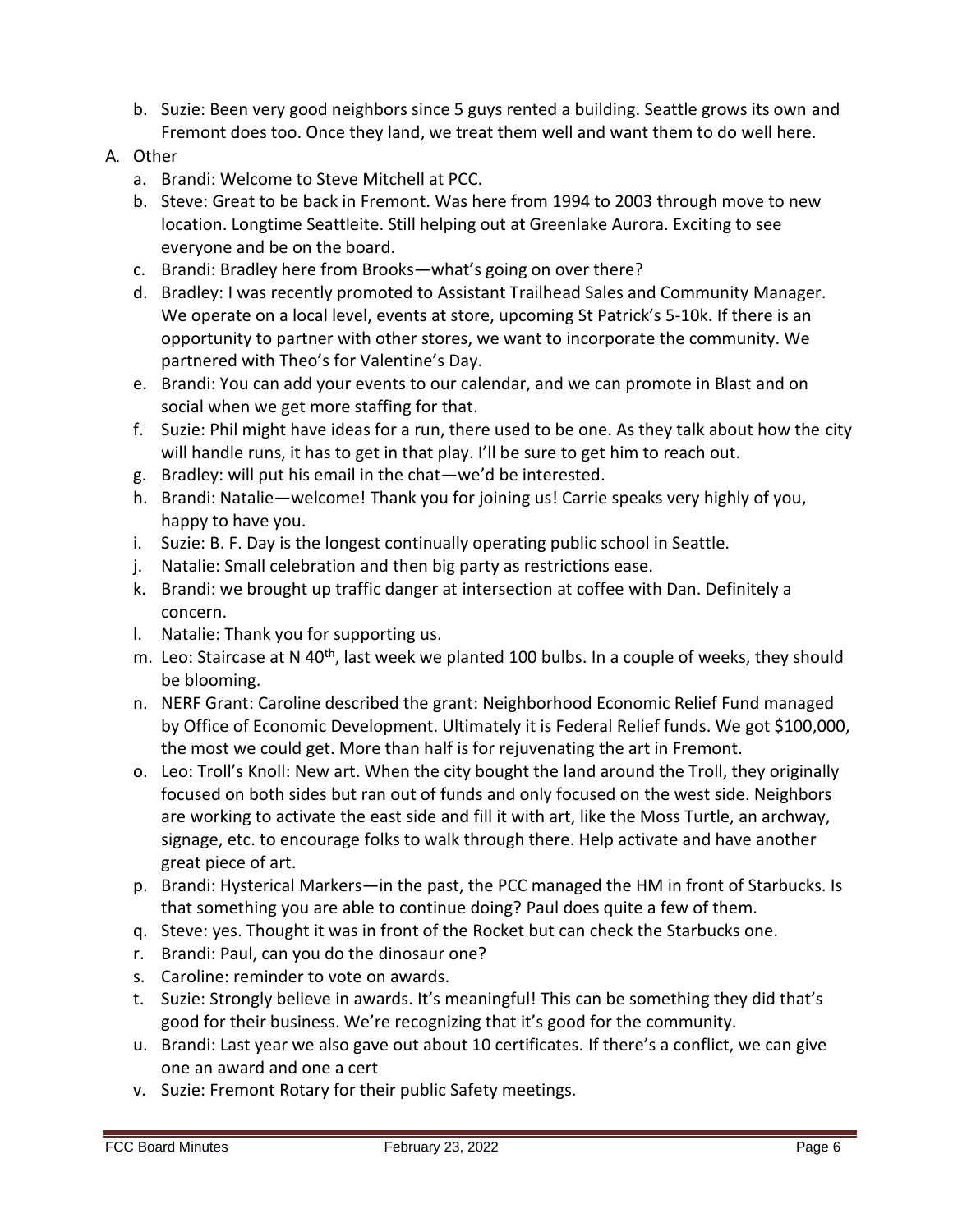**Adjourn—Brandi**  Meeting ended at 9:54am.

Minutes submitted by Caroline Sherman

### **Meeting Chat:**

[8:40 AM] Brandi Gaines Please mute if you aren't talking. Thank you.

[8:46 AM] Brandi Gaines [We R Seattle](https://rseattle.org/)

We R Seattle

We are bringing people together throughout Seattle — from border to border  $-$  to set priorities and identify potential solutions that will address today's crises. We are engaging people at all levels...

[8:55 AM] Leo Griffin (Guest) Brandi - at Troll's Knoll we have been getting dumped stolen mail.

[9:00 AM] Ken Saunderson Did we record our meeting with SDoT? If so, can we send that to Sara?

[9:06 AM] Zisko, Natalie L 130 years in May heart 1

#### [9:24 AM] Brandi Gaines

Businesses may also sign up for the Retail Theft Program <https://www.seattle.gov/police/community-policing/retail-theft> Please reach out to Off. Dornay zsolt.dornay@seattle.gov to have a business sign up for the Retail Theft Program. Retail Theft - Police | seattle.gov Learn more about The Retail Theft program

#### [9:24 AM] Brandi Gaines

To schedule Crime Prevention services in the North Precinct: Please email Sergeant Welte - Martin. Welte@seattle.gov

### [9:24 AM] Brandi Gaines

Personal Safety Program! Here is the link for that program <https://www.seattle.gov/police/crime-prevention/personal-safety-training>

Joe: Joseph Elenbaas Crime Prevention Coordinator Seattle Police Department | East Precinct

FCC Board Minutes February 23, 2022 February 23, 2022